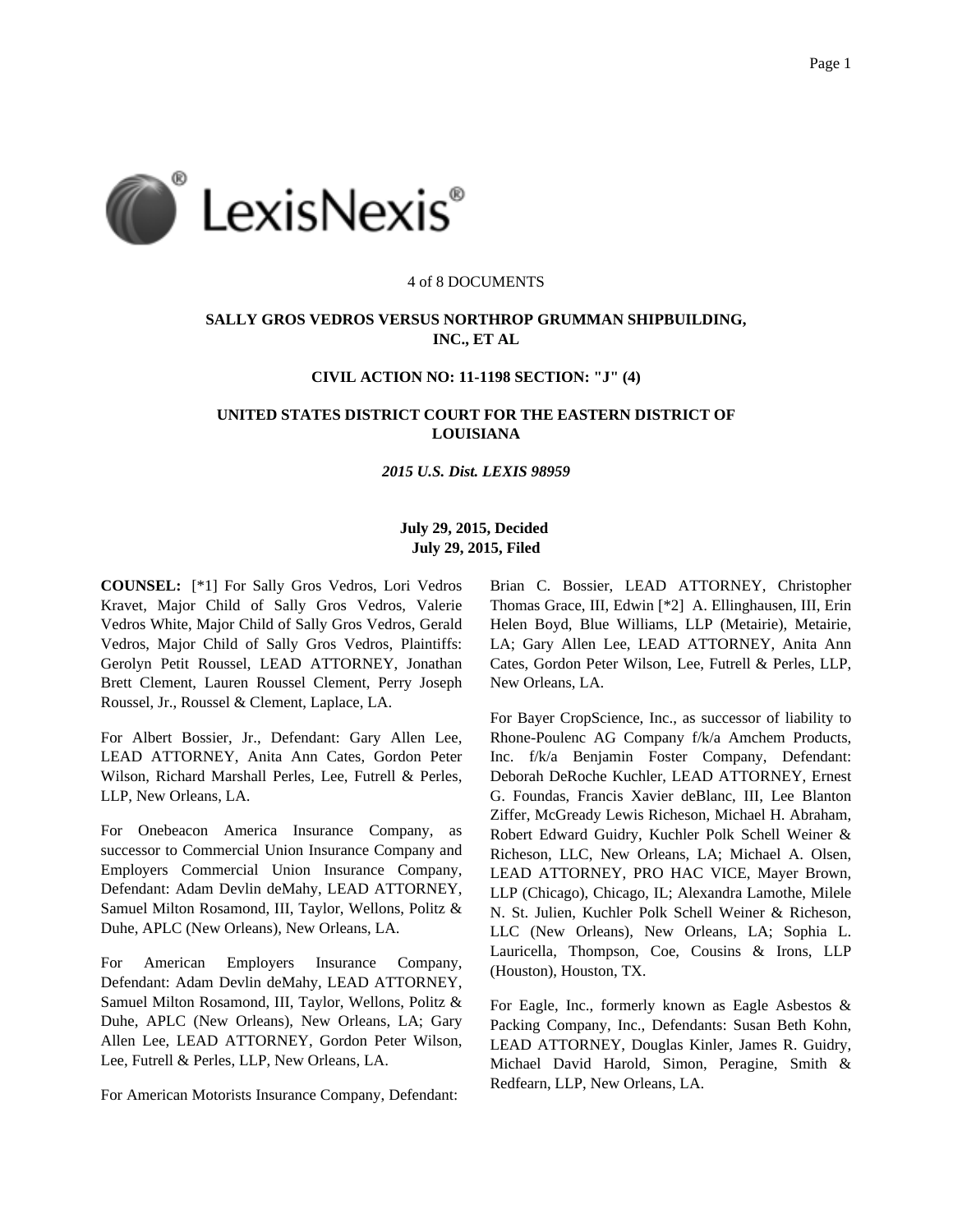For Maryland Casualty Company, Defendant: Edward T. Hayes, LEAD ATTORNEY, Adam D Whitworth, Marc E. [\*3] Devenport, Leake & Andersson, LLP (New Orleans), New Orleans, LA.

For Continental Insurance Co (successor by merger to Fidelity & Casualty Company of New York), Defendant: Glenn Gill Goodier, LEAD ATTORNEY, Hansford P. Wogan, William C. Baldwin, William P. Wynne, Jones Walker (New Orleans), New Orleans, LA.

For Uniroyal Inc, Defendant: Forrest Ren Wilkes, LEAD ATTORNEY, Jason K. Elam, Forman, Perry, Watkins, Krutz & Tardy, LLP (New Orleans), New Orleans, LA.

For Albert L Bossier, Jr, J Melton Garrett, Third Party Plaintiffs, Cross Claimants: Gary Allen Lee, LEAD ATTORNEY, Anita Ann Cates, David Leroy Hoskins, Richard Marshall Perles, Lee, Futrell & Perles, LLP, New Orleans, LA.

For Huntington Ingalls Incorporated, formerly known as, Northrop Grumman Shipbuilding, Inc., Third Party Plaintiff: Gary Allen Lee, LEAD ATTORNEY, Anita Ann Cates, David Leroy Hoskins, Richard Marshall Perles, Lee, Futrell & Perles, LLP, New Orleans, LA; Brian C. Bossier, LEAD ATTORNEY, Christopher Thomas Grace, III, Edwin A. Ellinghausen, III, Erin Helen Boyd, Blue Williams, LLP (Metairie), Metairie, LA; Tracy C. Rotharmel, Liskow & Lewis (New Orleans), New Orleans, LA.

For Liberty Mutual Insurance Company, Third [\*4] Party Defendant: Kaye N. Courington, LEAD ATTORNEY, Blaine Augusta Moore, Jennifer H. McLaughlin, Jonathan Paul Hilbun, Courington, Kiefer & Sommers, LLC, New Orleans, LA; Louis Oliver Oubre, Simon, Peragine, Smith & Redfearn, LLP, New Orleans, LA.

For McCarty Corporation, Cross Claimant: Susan Beth Kohn, LEAD ATTORNEY, Douglas Kinler, James R. Guidry, Michael David Harold, Simon, Peragine, Smith & Redfearn, LLP, New Orleans, LA.

For Bayer CropScience, Inc., Cross Claimant: Deborah DeRoche Kuchler, LEAD ATTORNEY, Ernest G. Foundas, Francis Xavier deBlanc, III, Lee Blanton Ziffer, McGready Lewis Richeson, Michael H. Abraham, Milele N. St. Julien, Robert Edward Guidry, Kuchler Polk Schell Weiner & Richeson, LLC, New Orleans, LA; Michael A.

Olsen, LEAD ATTORNEY, PRO HAC VICE, Mayer Brown, LLP (Chicago), Chicago, IL; Alexandra Lamothe, Kuchler Polk Schell Weiner & Richeson, LLC (New Orleans), New Orleans, LA; Sophia L. Lauricella, Thompson, Coe, Cousins & Irons, LLP (Houston), Houston, TX.

For Huntington Ingalls Incorporated, formerly known as, Northrop Grumman Shipbuilding, Inc., Cross Claimant: Brian C. Bossier, LEAD ATTORNEY, Blue Williams, LLP (Metairie), Metairie, LA; Gary Allen Lee, [\*5] LEAD ATTORNEY, Anita Ann Cates, David Leroy Hoskins, Richard Marshall Perles, Lee, Futrell & Perles, LLP, New Orleans, LA; Christopher Thomas Grace, III, Edwin A. Ellinghausen, III, Erin Helen Boyd, Blue Williams, LLP (Metairie), Metairie, LA; Tracy C. Rotharmel, Liskow & Lewis (New Orleans), New Orleans, LA.

For Eagle, Inc., Cross Defendant: Susan Beth Kohn, LEAD ATTORNEY, Douglas Kinler, James R. Guidry, Michael David Harold, Simon, Peragine, Smith & Redfearn, LLP, New Orleans, LA.

For Reilly-Benton, Inc., Cross Defendant: Thomas L. Cougill, LEAD ATTORNEY, Jeanette Seraile-Riggins, Kenneth R. Royer, Willingham, Fultz & Cougill, LLP, Houston, TX; Diane Sweezer Davis, Funderburk Finderburk Courtois, LLP, Houston, TX; Jennifer D. Zajac, Willingham Fultz & Cougill (Houston), Houston, TX.

For Taylor-Seidenbach, Inc., Cross Defendant: Christopher Kelly Lightfoot, LEAD ATTORNEY, Jevan Smoot Fleming, Richard J. Garvey, Jr., Hailey, McNamara, Hall, Larmann & Papale (Metairie), One Galleria Blvd, Metairie, LA.

For CBS Corporation, General Electric Company, Cross Defendants: John Joseph Hainkel, III, LEAD ATTORNEY, Angela M. Bowlin, James H. Brown, Jr., Meredith K. Keenan, Peter R. Tafaro, Frilot [\*6] L.L.C., Energy Centre, New Orleans, LA.

For Maryland Casualty Company, Cross Defendant: Edward T. Hayes, LEAD ATTORNEY, Adam D Whitworth, Leake & Andersson, LLP (New Orleans), Energy Centre, New Orleans, LA; Jeffrey Matthew Burg, Courington, Kiefer & Sommers, LLC, New Orleans, LA.

For Bayer CropScience, Inc., Cross Defendant: Deborah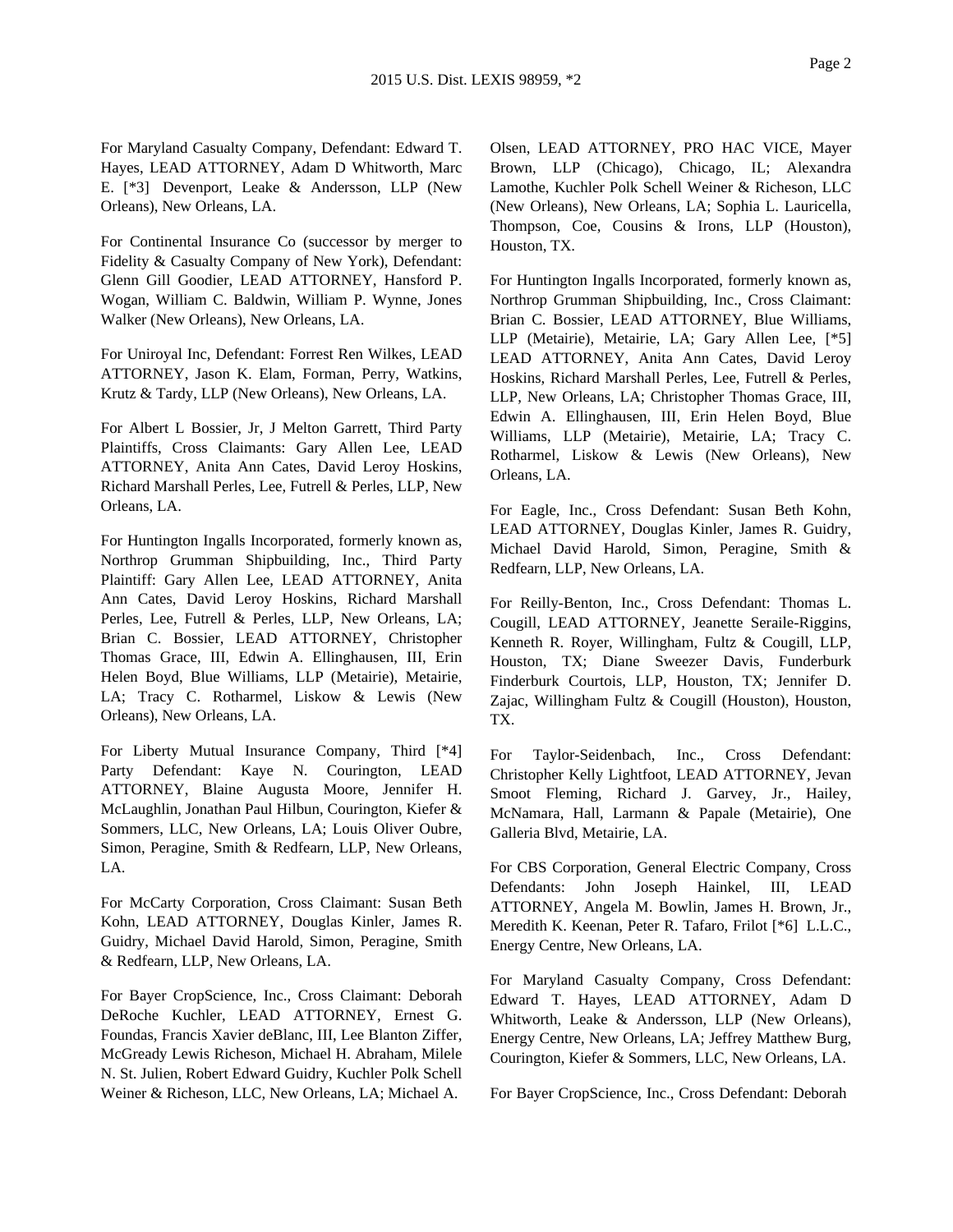DeRoche Kuchler, LEAD ATTORNEY, Ernest G. Foundas, Francis Xavier deBlanc, III, Lee Blanton Ziffer, McGready Lewis Richeson, Michael H. Abraham, Robert Edward Guidry, Kuchler Polk Schell Weiner & Richeson, LLC, New Orleans, LA; Michael A. Olsen, LEAD ATTORNEY, PRO HAC VICE, Mayer Brown, LLP (Chicago), Chicago, IL; Alexandra Lamothe, Milele N. St. Julien, Kuchler Polk Schell Weiner & Richeson, LLC (New Orleans), New Orleans, LA; Sophia L. Lauricella, Thompson, Coe, Cousins & Irons, LLP (Houston), Houston, TX.

For Hopeman Brothers, Inc., Cross Defendant: Kaye N. Courington, LEAD ATTORNEY, Blaine Augusta Moore, Jennifer H. McLaughlin, Courington, Kiefer & Sommers, LLC, New Orleans, LA; Louis Oliver Oubre, Simon, Peragine, Smith & Redfearn, LLP, Energy Centre, New Orleans, LA.

For OneBeacon America Insurance Company, American Employers Insurance Company, Cross [\*7] Defendant: Samuel Milton Rosamond, III, LEAD ATTORNEY, Adam Devlin deMahy, Taylor, Wellons, Politz & Duhe, APLC, (New Orleans), New Orleans, LA.

**JUDGES:** CARL J. BARBIER, UNITED STATES DISTRICT JUDGE.

## **OPINION BY:** CARL J. BARBIER

#### **OPINION**

#### **ORDER & REASONS**

Before the Court is a *Motion to Strike Certain Opinions of Dr. Stephen Terry Kraus Which Are Outside the Scope of Opinions Offered by Dr. Samuel Hammar* **(Rec. Doc. 511)** filed by Defendants Northrop Grumman Shipbuilding, Inc. (n/k/a Huntington Ingalls Incorporated, f/k/a Northrop Grumman Ship Systems, Inc., f/k/a Avondale Industries, Inc., f/k/a Avondale Shipyards, Inc., f/k/a Avondale Marine Ways, Inc.) ("Avondale'), Albert L. Bossier, Jr., and J. Melton Garrett, and OneBeacon America Insurance Company and American Employers Insurance Company in their capacities as alleged insurers of Avondale's alleged executive officers (collectively the "Avondale Interests"). Additionally, the motion filed by the Avondale Interests was adopted by Defendants the MacCarty Corporation ("McCarty") (Rec. Doc. 514); Eagle, Inc., ("Eagle") (Rec. Doc. 515); Continental

Insurance Company ("Continental") and Maryland Casualty Company ("Maryland") (Rec. Doc. 523); and Bayer CropScience, Inc., [\*8] as Successor to Rhone-Poulene AG Company, f/k/a Amchem Products, Inc., f/k/a Benjamin Foster Company ("Amchem"), who also filed a Supplemental Memorandum (Rec. Doc. 519). Defendants OneBeacon America Insurance Company and American Employers Insurance Company, as alleged insurers of Eagle, Inc., filed a motion to strike that adopts the Avondale Interests' motion as well. (Rec. Doc. 516) Plaintiffs opposed the foregoing motions (Rec. Doc. 533), and the Avondale Interests filed a motion for leave to file a reply to Plaintiffs' opposition. (Rec. Doc. 539) Having considered the motions and legal memoranda, the record, and the applicable law, the Court finds that the motions to strike should be **GRANTED IN PART** and **DENIED IN PART**.

#### **FACTS AND PROCEDURAL BACKGROUND**

The Court is familiar with the facts of the case and so will provide only a brief recitation here. This action arises from the death of Sally Gros Vedros ("Vedros") due to mesothelioma. Alton Gros, Vedros's father, worked at Avondale as a welder from 1943 to 1976, and Vedros claims to have spent many years washing her father's work clothes, which allegedly resulted in Vedros's secondary exposure to insulation dust containing asbestos. [\*9] Vedros also worked at Avondale from 1960 to 1963 in the purchasing department, and she claims that she was directly exposed to asbestos while she worked at Avondale. Before her death, Vedros filed suit against many Defendants, and after her death, her children joined the suit as Plaintiffs. Although Plaintiffs filed suit in state court, Defendants removed the matter to the United States District Court for the Eastern District of Louisiana on May 20, 2011. The matter was then transferred to the Eastern District of Pennsylvania for inclusion in MDL No. 875, and subsequently remanded to this Court on March 21, 2013.

Since that time, the Court has continued trial of this matter on a number of occasions for various reasons. Accordingly, the Court has issued several Scheduling Orders. Plaintiffs timely supplied the expert report of Dr. Samuel Hammar on February 17, 2012, in accordance with a previous scheduling order. On April 7, 2015, however, Dr. Hammar announced that he is unavailable to provide deposition or trial testimony due to medical concerns. (Rec. Doc. 406-5) Under the current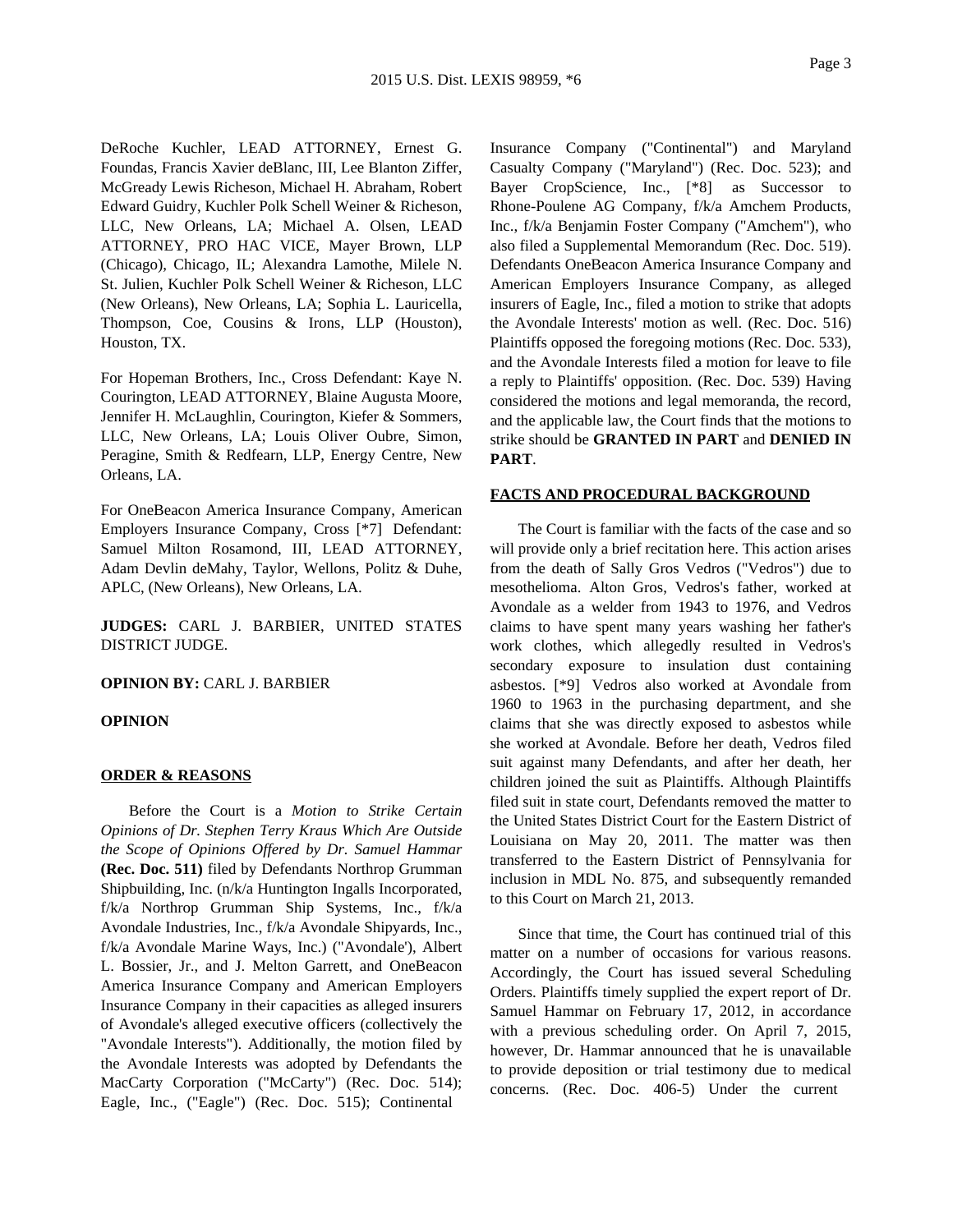Scheduling Order, trial is set for August 10, 2015. (Rec. Doc. 386)

Because Dr. Hammar is unable to provide [\*10] deposition or trial testimony, Plaintiffs sought permission to obtain an expert report from Dr. Kraus or Dr. Kradin or both to replace that of Dr. Hammar. (Rec. Doc. 406). Defendants generally did not oppose Plaintiffs' request to obtain a replacement medical expert. They argued, however, that the Court should not permit Plaintiffs to replace one expert with two. (Rec. Docs. 421, 423, 426) Additionally, Defendant Westinghouse argued that the Court should restrict the scope of the replacement report to that of the original report from Dr. Hammar to prevent Defendants from having to secure responses to any additional testimony from their experts. (Rec. Doc. 423) Defendant Avondale objected to Plaintiffs' use of Dr. Kraus as an expert and sought to have the Court require Plaintiffs to employ Dr. Kradin instead. (Rec. Doc. 426) The Court agreed with Defendants that Plaintiffs should not replace Dr. Hammar with two experts. In allowing the substitution, the Court further ordered that "Plaintiffs shall limit the scope of the replacement testimony to that of Dr. Hammar as much as possible." (Rec. Doc. 435, p. 5)

On July 10, 2015, the Avondale Interests filed the instant *Motion to Strike Certain* [\*11] *Opinions of Dr. Stephen Terry Kraus Which Are Outside the Scope of Opinions Offered by Dr. Samuel Hammar* **(Rec. Doc. 511)**, which a number of Defendants subsequently adopted. (Rec. Docs. 514, 515, 519, 523) On July 14, 2015, Defendants OneBeacon America Insurance Company and American Employers Insurance Company filed a separate motion to strike that adopts the Avondale Interests' motion. (Rec. Doc. 516) Plaintiffs opposed these motions on July 21, 2015. (Rec. Doc. 533)

## **PARTIES' ARGUMENTS**

Defendants argue that many of Dr. Kraus's opinions are contrary to or concern matters not addressed by Dr. Hammar. Specifically, Defendants take issue with at least nine of Dr. Kraus's opinions or sets of opinions: (1) No. 5; (2) Nos. 15-18, 20; (3) No. 23; (4) No. 26; (5) No. 30; (6) Nos. 21, 22, 24, 25; (7) No. 33; (8) No. 35; and (9) Nos. 37, 38.<sup>1</sup> Defendants ask the Court to strike these opinions because they go beyond the scope of Dr. Hammar's expert report and testimony and deviate in such a way that unfairly prejudices the Defendants.

1 The numbered opinions correspond to the numbered conclusions in Dr. Kraus's report (Rec. Doc. 511-3).

In its Supplemental Memorandum, Amchem argues that any of Dr. Kraus's [\*12] causation opinions based upon the deposition testimony of either Lori Vedros Kravet or Bobby S. Jambon exceed the scope of Dr. Hammar's opinions because Dr. Hammar did not review those two depositions in preparation of his report. Additionally, Amchem argues that Dr. Kraus's "Rebuttal Report to Dr. Stockman" (Rec. Doc. 519-3) should be stricken in its entirety because Dr. Stockman is no longer an expert in this matter and because Dr. Kraus's rebuttal report was untimely, seeks to offer additional causation opinions, goes beyond the scope of Dr. Stockman's report, and goes beyond the scope of the opinions offered by Dr. Hammar.

In opposition, Plaintiffs generally argue that they have limited the scope of Dr. Kraus's replacement testimony to that of Dr. Hammar "as much as possible." Although Dr. Kraus's report may include additional references and support for his opinions, and the fact that Dr. Kraus "may have presented the details of the articles differently in his report from Dr. Hammar," Plaintiffs argue that Dr. Kraus's opinions are "not outside the scope of Dr. Hammar's opinions and are actually in line with Dr. Hammar's opinions." (Rec. Doc. 533, pp. 4, 7-8)

## **DISCUSSION**

This Court [\*13] recently considered a similar motion filed by Plaintiffs seeking to strike the opinions of a substitute expert, Dr. Gail Stockman, that were outside the scope of opinions offered by the original expert, Dr. Robert Sawyer. (Rec. Doc. 477) Plaintiffs argued, just as the Defendants do now, that certain opinions of the substitute expert deviated from those of the original expert in a way that unfairly prejudices Plaintiffs. The Court agreed and, striking those opinions, stated that "[t]he decision to allow a substitute expert to testify was based on the understanding that the substitute report and testimony would not go beyond the original expert's report and testimony and that the substitute would testify to the same conclusions." (Rec. Doc. 506, p. 6) The same applies here.

## **A. Arguments Raised by the Avondale Interests**

### **1. Kraus Opinion No. 5**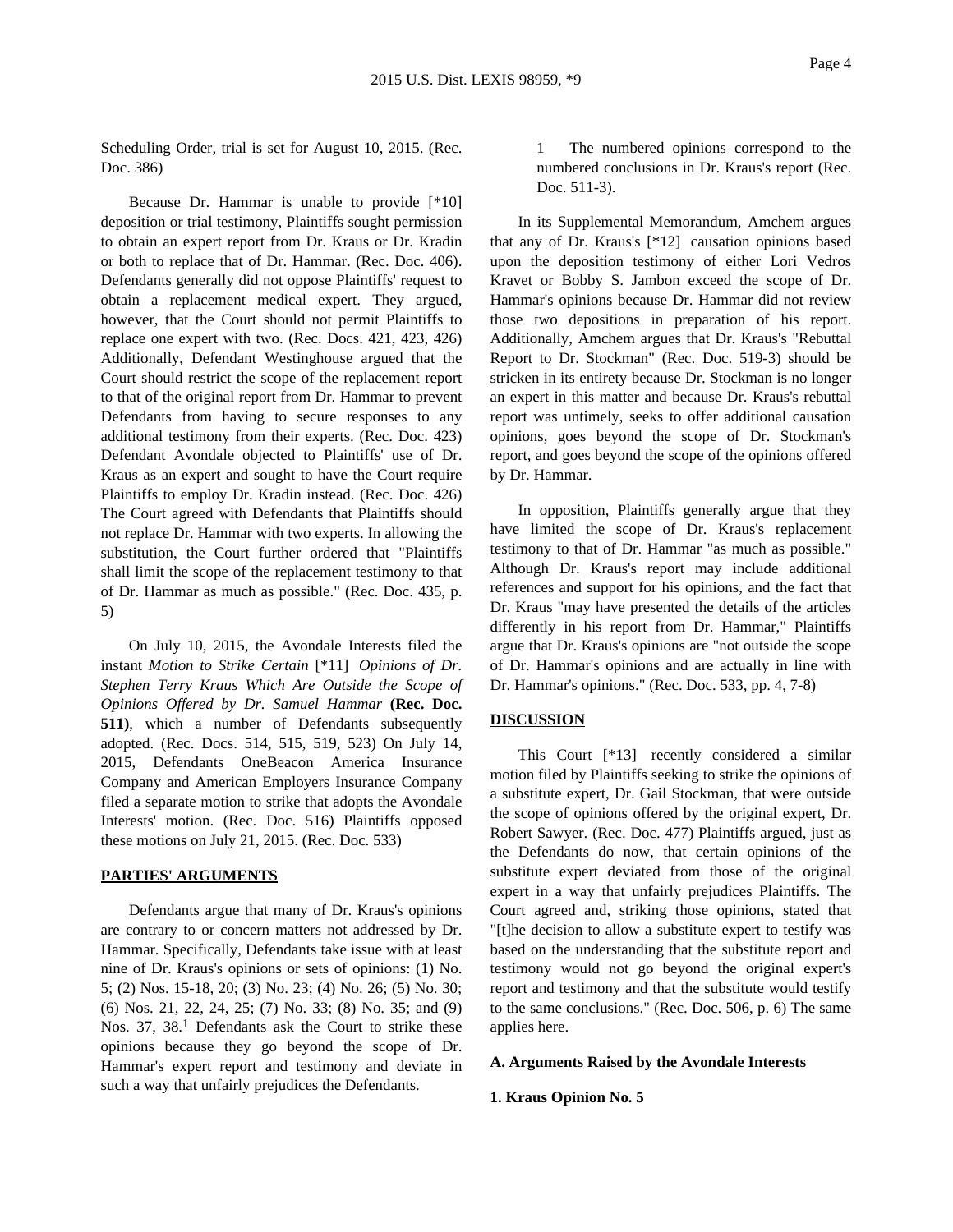In Opinion No. 5, Dr. Kraus opines that "Vedros also had occupational exposure at Avondale, where she worked in an office." (Rec. Doc. 511-3, p. 1) Defendants argue that Dr. Hammar did not opine that Vedros was exposed to asbestos while she worked in the office at Avondale. Dr. Hammar's Opinion No. 23 states that Vedros's mesothelioma was caused by her "total [\*14] and cumulative exposure to asbestos[, which] was primarily due to bystander exposure from her father." (Rec. Doc. 511-2, p. 6) In other words, Hammar opined that Vedros's bystander exposure was her primary exposure, though not her only exposure. Furthermore, Hammar Opinion No. 2 states that Vedros worked at Avondale between 1960 and 1963, and Hammar Opinion No. 52 opines that "occupational and bystander exposures . . . have the ability to contribute to the causation of mesothelioma." (Rec. Doc. 511-2, pp. 5, 11) While this may be sufficient to create an inference that Dr. Hammar opined that Vedros had some occupational exposure, Dr. Hammar's deposition testimony provides further clarification. Dr. Hammar testified that it is correct to say that Vedros was "exposed to asbestos directly from Avondale shipyards, and . . . that that [exposure] would have . . . been a significant contributing factor." (Rec. Doc. 533-4, pp. 14-15)

Defendants are correct to say that Dr. Hammar's report did not explicitly state that Vedros was exposed to asbestos while she worked in the office at Avondale. However, Dr. Hammar's report mentions that Vedros worked at Avondale, discusses occupational exposure [\*15] generally, and concludes that her mesothelioma was caused by her total and cumulative exposure to asbestos. Considering Dr. Hammar's report together with his deposition testimony, which seems to clarify his opinion that at least some of Vedros's exposure was occupational, the Court concludes that Dr. Kraus's opinion is not outside the scope of Dr. Hammar's opinions and testimony.

#### **2. Kraus Opinions Nos. 15-18, 20**

Kraus Opinions Nos. 15-18, 20 generally concern "state-of-the-art" knowledge of asbestos-related diseases. For example, Kraus Opinion No. 15 states that the "first written record of asbestos was by Theophrastus in 300 BC," and describes two of the early definitions of asbestos. (Rec. Doc. 511-3, p. 3) In addition, Kraus Opinion No. 16 states "Ramazzini, in 1713, noted that laundresses 'had fallen sick from various ailments

contracted in the court of their work' . . . from direct contact with linens and bedclothes." (Rec. Doc. 511-3, p. 3)

The Avondale Interests argue that these opinions are contrary to those expressed by Dr. Hammar in his report and testimony. Hammar Opinion No. 30 states "[t]he earliest publication that brought attention to the fact that asbestos caused neoplastic [\*16] diseases in the United States were case reports . . . in the 1930s." (Rec. Doc. 511-2, p. 7) Additionally, Dr. Hammar testified that Dr. Meriwether's 1965 paper published in Great Britain was the first published paper recognizing the risk of developing mesothelioma from handling contaminated work clothing. (Rec. Doc. 511-4, pp. 10-11)

In opposition, Plaintiffs argue that Dr. Kraus's opinions do not contradict those of Dr. Hammar and are limited in scope to those of Dr. Hammar because both experts offer state of the art opinions in their reports. According to Plaintiffs, "Dr. Kraus simply traces the history of the state of the art further back in time." (Rec. Doc. 533, p. 3) However, because Dr. Kraus traced the history further back in time, these opinions are not "limited in scope as much as practicable" to those of Dr. Hammar. Accordingly, Kraus Opinions Nos. 15-18, 20 are outside the scope of Dr. Hammar's report and opinions and should be stricken.

## **3. Kraus Opinion No. 23**

Kraus Opinion No. 23 refers to the "1951 Welsh-Healy Public Contracts Act," which recommends that asbestos workers be provided with "necessary protective work clothes." (Rec. Doc. 511-3, p. 4) The Avondale Interests [\*17] argue that this opinion is outside the scope of Dr. Hammar's opinions because Dr. Hammar does not address the purported requirements of the Welsh-Healy Act.

Plaintiffs do not deny that Dr. Hammar's expert report makes no mention of the Welsh-Healy Act. Instead, Plaintiffs argue that this opinion is a state-of-the-art opinion that "simply adds additional support for Dr. Kraus' opinion that the risk of carrying asbestos home on work clothing was recognized early on." (Rec. Doc. 533, p. 4) In other words, Plaintiffs argue that Dr. Kraus's and Dr. Hammar's opinions are the same, "Dr. Kraus just included this additional reference, which further supports their opinions on this issue."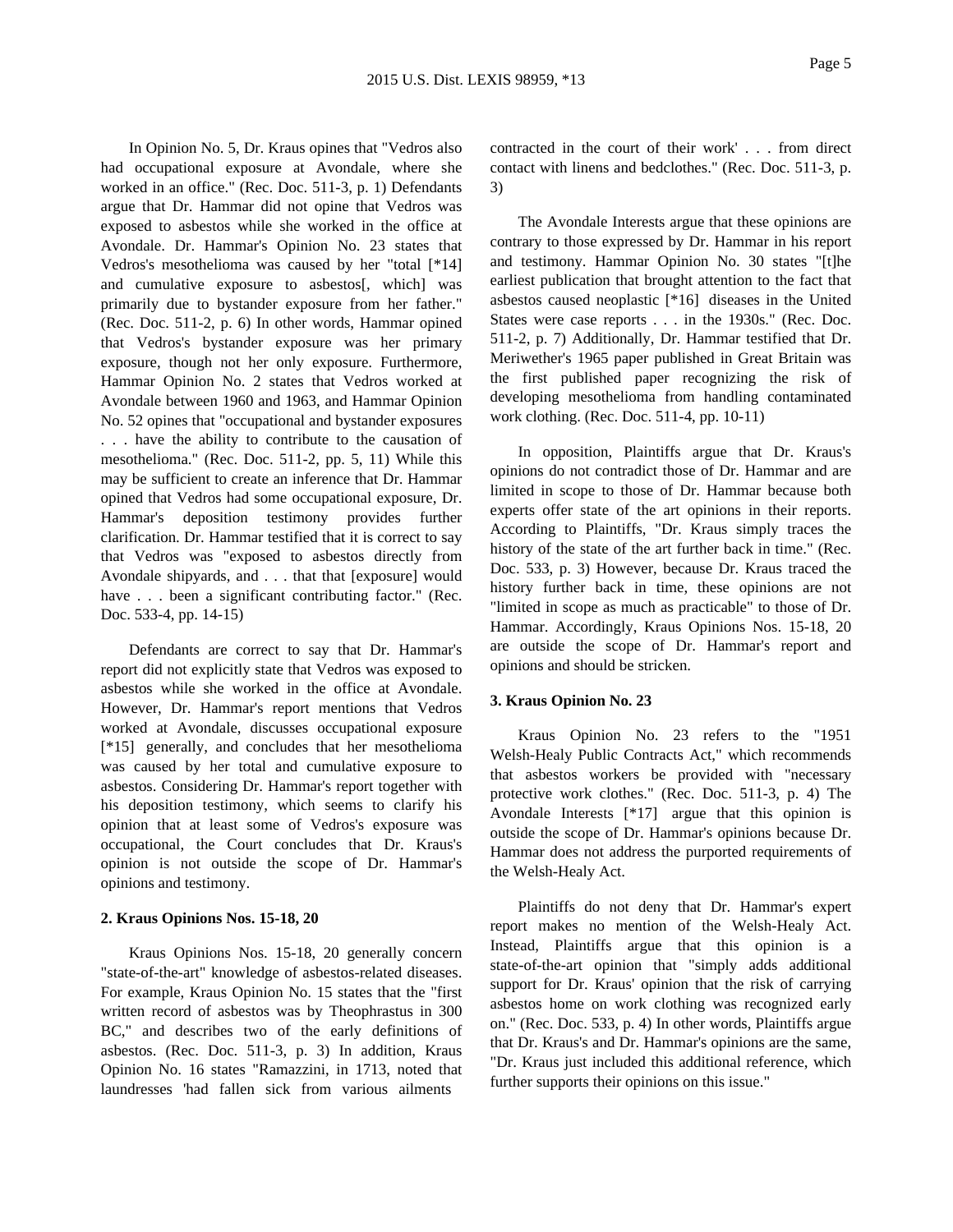As mentioned above, this Court ordered Plaintiffs to "limit the scope of [Dr. Kraus's report] to that of Dr. Hammar as much as possible." (Rec. Doc. 435, p. 5) Because Dr. Kraus's report contains additional references and support, it exceeds the scope of Dr. Hammar's report. Accordingly, Kraus Opinion No. 23 is outside the scope of Dr. Hammar's report and opinions and should be stricken.

## **4. Kraus Opinion No. 26**

Kraus Opinion No. 26 cites the Consensus Report of the 1997 Helsinki Conference ("Helsinki Report"). [\*18] Dr. Kraus quotes the Helsinki Report, stating "[o]ccupational history of brief or low level exposure should be sufficient for mesothelioma to be designated as occupationally related." In addition, Dr. Kraus opines that "domestic or para occupational asbestos exposure 'is all that is required for malignant mesothelioma to be asbestos related."<sup>2</sup> (Rec. Doc. 511-3, p. 5)

> 2 Although Dr. Kraus attributes this quotation to the Helsinki Report, the Court is unable to find that exact language therein. (*See* Rec. Doc. 533-6)

Dr. Hammar also cites the Helsinki Report. Hammar Opinion No. 51 states that, according to the Helsinki criteria, "very low background environmental exposures carry only an extremely low risk." Additionally, Hammar Opinion No. 52 states that "all occupational and bystander exposures to asbestos above the concentration identified in the case-control epidemiology studies and within the latency period have the ability to contribute to the causation of mesothelioma." (Rec. Doc. 511-2, p. 11)

Plaintiffs argue that Kraus Opinion No. 26 is the same as Hammar Opinion No. 52 because both opinions recognize causative exposures from occupational and para-occupational exposure. The Court agrees that both [\*19] experts' opinions are similar. However, Dr. Hammar's opinion seems to be narrower than Dr. Kraus's because Dr. Hammar opines that only those exposures "above the concentration identified" have the ability to be causative. In this regard, Dr. Kraus's opinion goes beyond the scope of Dr. Hammar's.

Plaintiffs also argue that Hammar Opinion No. 51 is the same as Kraus Opinion No. 32, which states that "[b]ackground asbestos exposure is negligible and not a factor in developing malignant mesothelioma." (Rec. Doc. 511-3, p. 6) In other words, Kraus Opinion No. 32

limits Opinion No. 26 to those exposures over the background level. Considering Kraus Opinions Nos. 26 and 32 together, the Court finds that Dr. Kraus's opinions are not contradictory to those of Dr. Hammar.

The Avondale Interests also argue that Dr. Hammar testified that the Helsinki Report states that a significant environmental exposure to asbestos will suffice for attributing a mesothelioma to asbestos exposure, and they anticipate that Dr. Kraus will testify to the contrary. However, during his deposition on July 14, 2015, Dr. Kraus testified that significant environmental exposure to asbestos "would have to be one of the contributing factors." [\*20] (Rec. Doc. 533-5, p. 6) Therefore, both experts' opinions are the same in this regard.

#### **5. Kraus Opinion No. 30**

In Opinion No. 30, Dr. Kraus opines that "[w]orkers who have had occupational exposure to asbestos have a 5-11% risk of developing malignant mesothelioma." (Rec. Doc. 511-3, p. 6) The Avondale Interests argue that this opinion is outside the scope of Dr. Hammar's opinions because nothing in Dr. Hammar's opinions and testimony mentioned a 5-11% risk.

Plaintiffs argue that both experts' reports discuss the risk of disease to exposed individuals and "[t]he fact that Dr. Kraus may have presented the details of the articles differently . . . does not mean that his opinions are outside the scope of Dr. Hammar's opinions." (Rec. Doc. 533, p. 8). The Court finds that both reports do discuss risk of disease, but the Avondale Interests are correct that Dr. Hammar does not mention a 5-11% risk. Accordingly, Dr. Kraus's opinion regarding the 5-11% risk is outside the scope of Dr. Hammar's report and opinions and should be stricken.

#### **6. Kraus Opinion Nos. 21, 22, 24, 25**

Kraus Opinion No. 21 refers to a 1943 article by Wedler, Kraus Opinion No. 22 refers to the Annual Report of the Chief Inspector of Factories [\*21] for the year 1947, Kraus Opinion No. 24 refers to a 1956 article by Lieber, and Kraus Opinion No. 25 refers to a 1960 article by Wagner. (Rec. Doc. 511-3, p. 4) The Avondale interests argue simply that these opinions "are outside the scope of Dr. Hammar's opinion and should be stricken." (Rec. Doc. 511-1, p. 6)

In response, Plaintiffs argue that these Kraus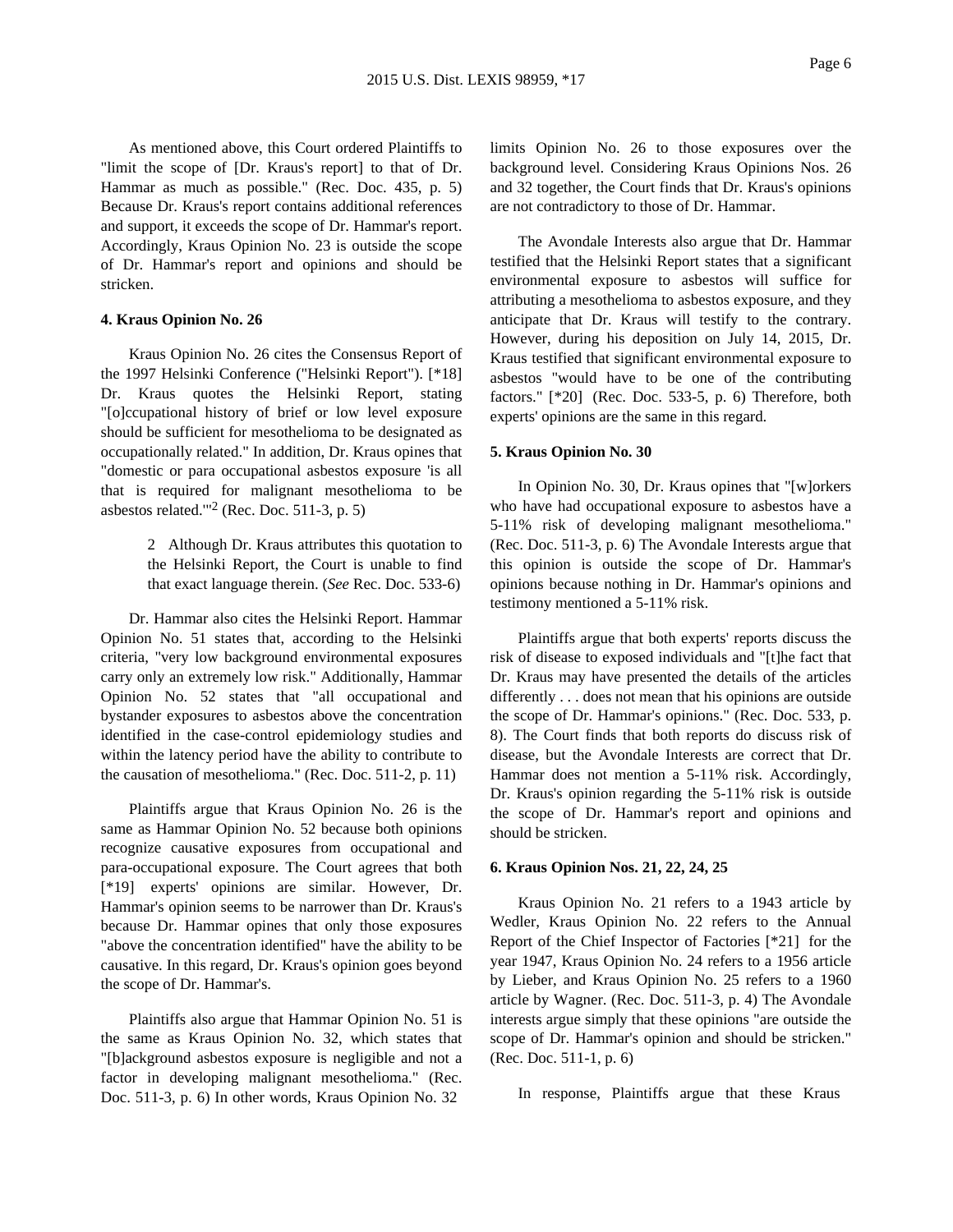Opinions are not outside the scope of Dr. Hammar's opinions because Dr. Hammar's report similarly references three of these four articles. Hammar Opinion No. 31 refers to the 1943 Wedler article, Hammar Opinion No. 33 refers to the 1947 Annual Report, and Hammar Opinion No. 35 refers to the 1960 Wagner article. (Rec. Doc. 511-2, pp. 7-8) However, Plaintiffs admit that Dr. Hammar does not reference the 1956 Liber article, but argue that this "is an additional state of the art article [and] is not outside the scope of Dr. Hammar's report." (Rec. Doc. 533, p. 7) Because Dr. Hammar's report includes similar references to the articles cited in Kraus Opinions Nos. 21, 22, and 25, the Court finds that these opinions are not outside the scope of those of Dr. Hammar. Kraus Opinion No. 24, however, is outside the scope of Dr. Hammar's report [\*22] and opinions and should be stricken.

## **7. Kraus Opinion No. 33**

In his Opinion No. 33, Dr. Kraus opines that "[t]he risk of malignant mesothelioma for individuals with domestic or para occupational exposure to asbestos workers may be as high as 9%. The main cause of domestic or para occupational exposure is from laundering the clothes of asbestos workers." (Rec. Doc. 511-3, pp. 6-7) The Avondale Interests argue that "[n]othing in Dr. Hammar's report or testimony mentions a risk factor from domestic exposure." (Rec. Doc. 511-1, p. 7)

Plaintiffs argue that Kraus Opinion No. 33 is within the scope of Dr. Hammar's opinions because Dr. Hammar's report "is replete with references identifying an increased risk of mesothelioma to occupationally exposed workers as well as those who sustain para-occupational or domestic exposure." (Rec. Doc. 533, p. 8) A number of Dr. Hammar's opinions discuss occupational exposure, and in his deposition testimony he confirmed that he believes that "Vedros developed mesothelioma, at least in part, as a result of handling her father's contaminated work clothing." (Rec. Doc. 511-4, p. 11) Although Dr. Hammar's report discusses occupational and domestic exposure generally, the Avondale [\*23] Interests correctly point out that Dr. Hammar does not mention a specific risk factor from domestic exposure. Accordingly, Kraus Opinion No. 33 exceeds the scope of Dr. Hammar's opinions in this regard and should be stricken.

## **8. Kraus Opinion No. 35**

In his Opinion No. 35, Dr. Kraus opines that "[t]he mean life expectancy of individuals with malignant mesothelioma is 9-12 months." (Rec. Doc. 511-3, p. 7) The Avondale Interests argue that this opinion is outside the scope of Dr. Hammar's report and also irrelevant. While Plaintiffs argue that opinions regarding the mean life expectancy of mesothelioma victims are relevant, they do not address whether this opinion is within the scope of Dr. Hammar's report. Because Dr. Hammar's report and testimony does not include any opinions regarding the mean life expectancy of individuals with malignant mesothelioma, Kraus Opinion No. 35 is outside the scope of Dr. Hammar's opinions and should be stricken.

#### **9. Kraus Opinions Nos. 37, 38**

Kraus Opinions Nos. 37 and 38 describe the quality of life of mesothelioma victims and the various symptoms that they suffer. (Rec. Doc. 511-3, pp. 7-8) The Avondale Interests argue that these opinions exceed the scope of Dr. [\*24] Hammar's report and testimony because Dr. Hammar's report and testimony did not include any opinions regarding quality of life for mesothelioma victims or potential symptoms. Additionally, the Avondale Interests argue that such opinions are irrelevant.

Plaintiffs argue that these opinions are not outside the scope of those offered by Dr. Hammar because Dr. Hammar reviewed Vedros's medical record and specifically noted her symptoms from her mesothelioma. However, Dr. Kraus opines as to the quality of life and potential symptoms of mesothelioma victims generally, not Vedros's quality of life or symptoms that she actually suffered. Therefore, these opinions by Dr. Kraus are outside the scope of Dr. Hammar's report and testimony and should be stricken.

## **B. Arguments Raised by Amchem**

#### **1. Kraus Opinion No. 2**

Amchem argues that Dr. Kraus's opinions exceed the scope of Dr. Hammar's opinions because Dr. Kraus reviewed two additional depositions that Dr. Hammar did not review, the depositions of Lori Vedros Kravet abd Bobby S. Jambon. The only opinion of Dr. Kraus that Amchem cites in support of its argument is Kraus Opinion No. 2, which lists the materials that Dr. Kraus reviewed.